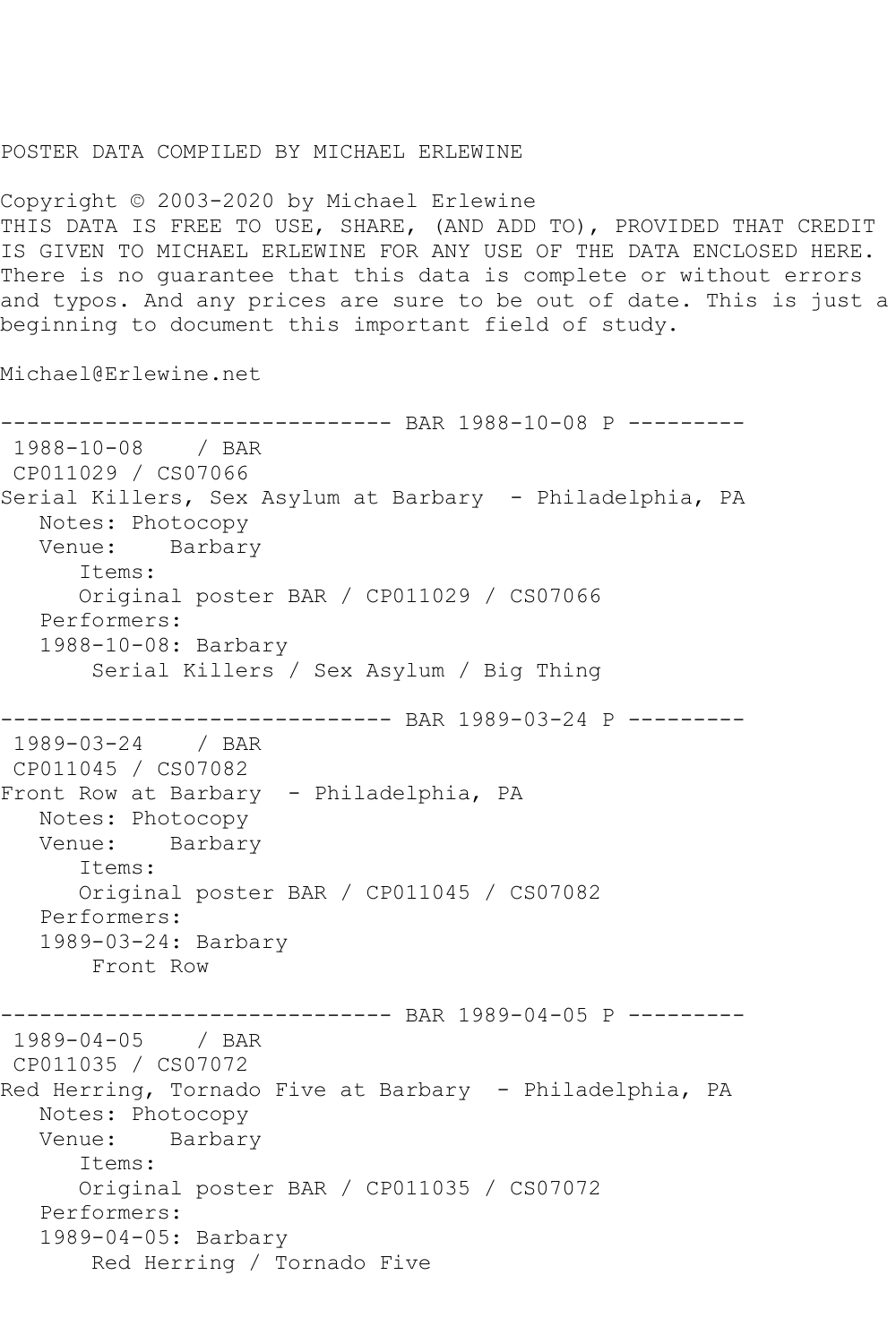------------------------------ BAR 1989-04-08 P --------- 1989-04-08 / BAR CP011040 / CS07077 Mr. Metha at Barbary - Philadelphia, PA Notes: Photocopy Venue: Barbary Items: Original poster BAR / CP011040 / CS07077 Performers: 1989-04-08: Barbary Mr. Metha ------------------------------ BAR 1989-05-10 P --------- 1989-05-10 / BAR CP011036 / CS07073 Moods for Moderns at Barbary - Philadelphia, PA Notes: Photocopy Venue: Barbary Items: Original poster BAR / CP011036 / CS07073 Performers: 1989-05-10: Barbary Moods for Moderns ------------------------------ BAR 1989-06-22 P --------- 1989-06-22 / BAR CP011055 / CS07092 Immaculate Hearts, Double Penetration at Barbary - Philadelphia, PA Notes: Photocopy Venue: Barbary Items: Original poster BAR / CP011055 / CS07092 Performers: 1989-06-22: Barbary Immaculate Hearts / Double Penetration / Ashtray ------------------------------ BAR 1989-09-17 P --------- 1989-09-17 / BAR CP011041 / CS07078 Mr. Metha, Doctor Bombay at Barbary - Philadelphia, PA Notes: Photocopy (hand colored) Venue: Barbary Items: Original poster BAR / CP011041 / CS07078 Performers: 1989-09-17: Barbary Mr. Metha / Doctor Bombay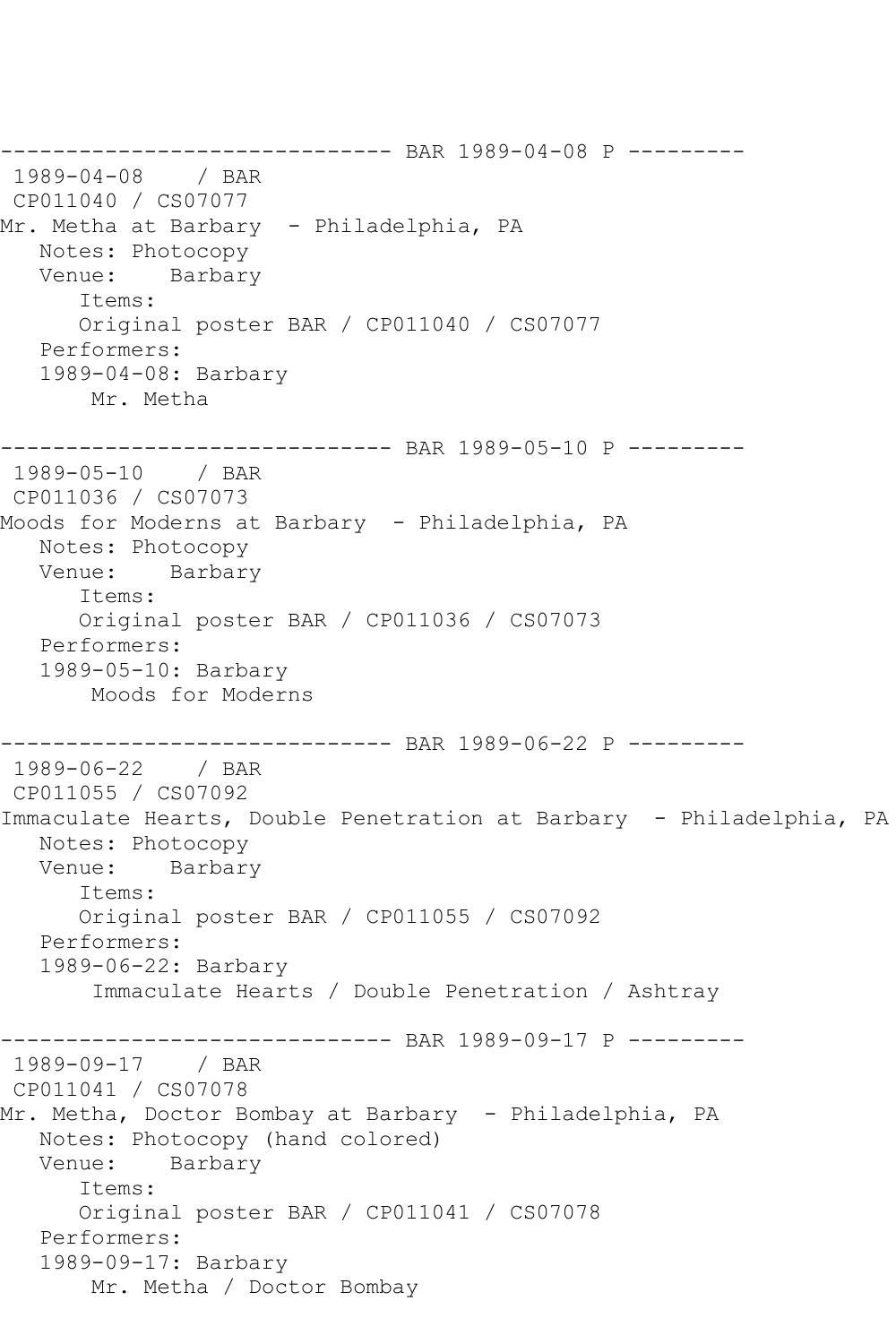------------------------------ BAR 1989-09-17 P --------- 1989-09-17 / BAR CP011043 / CS07080 Doctor Bombay, Mr. Metha at Barbary - Philadelphia, PA Notes: Photocopy Venue: Barbary Items: Original poster BAR / CP011043 / CS07080 Performers: 1989-09-17: Barbary Doctor Bombay / Mr. Metha ------------------------------ BAR 1989-09-17 P --------- 1989-09-17 / BAR CP011046 / CS07083 Doctor Bombay, Mr. Metha at Barbary - Philadelphia, PA Notes: Photocopy (hand colored) Venue: Barbary Items: Original poster BAR / CP011046 / CS07083 Performers: 1989-09-17: Barbary Doctor Bombay / Mr. Metha ------------------------------ BAR 1989-11-16 P --------- 1989-11-16 / BAR CP011027 / CS07064 Tokyo Rumor Mill, Grey Network at Barbary - Philadelphia, PA Notes: Photocopy Venue: Barbary Items: Original poster BAR / CP011027 / CS07064 Performers: 1989-11-16: Barbary Tokyo Rumor Mill / Grey Network ------------------------------ BAR 1989-11-26 P --------- 1989-11-26 / BAR CP011028 / CS07065 Serial Killers, Immaculate Hearts at Barbary - Philadelphia, PA Notes: Photocopy Venue: Barbary Items: Original poster BAR / CP011028 / CS07065 Performers: 1989-11-26: Barbary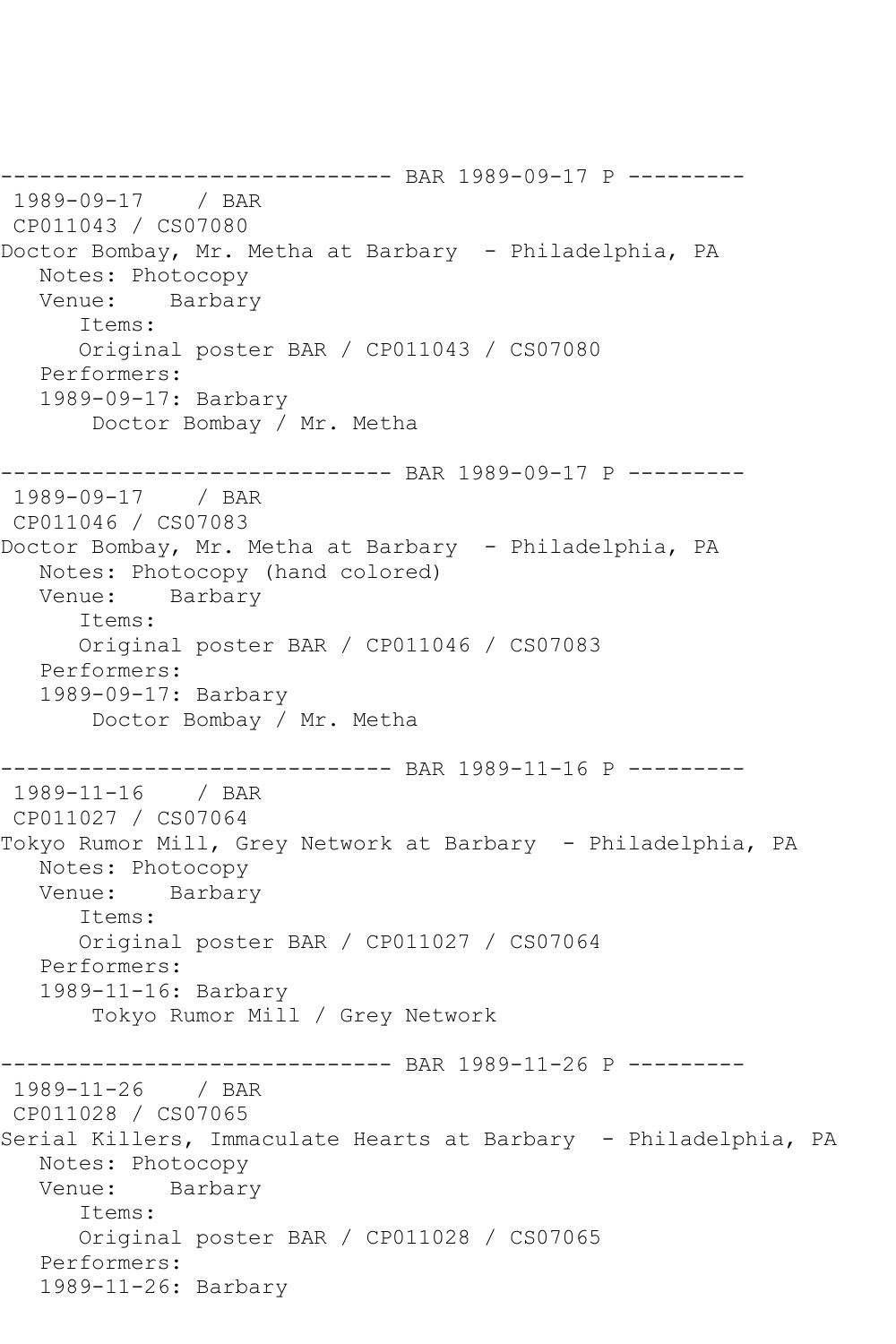Serial Killers / Immaculate Hearts / Ashtray -------------- BAR 1989-12-17 P ---------1989-12-17 / BAR CP011034 / CS07071 Ashtray, Mr. Metha at Barbary - Philadelphia, PA Notes: Photocopy Venue: Barbary Items: Original poster BAR / CP011034 / CS07071 Performers: 1989-12-17: Barbary Ashtray / Mr. Metha / Droctor Bombay ------------------------------ JCD 1989-12-28 P --------- 1989-12-28 / JCD CP011053 / CS07090 Carnival of Shame at J.C. Dobbs - Philadelphia, PA Notes: Photocopy Venue: J.C. Dobbs Items: Original poster JCD / CP011053 / CS07090 Performers: 1989-12-28 1990-01-09: J.C. Dobbs Barbary Chestnut Cabaret Carnival of Shame ------------------------------ BAR 1989-12-29 P --------- 1989-12-29 / BAR CP011058 / CS07095 More Fiends, Thirteen Weirdos from the Yellow River at Barbary - Philadelphia, PA Notes: Photocopy Artist: More Fiends Venue: Barbary Items: Original poster BAR / CP011058 / CS07095 Performers: 1989-12-29: Barbary More Fiends / Thirteen Weirdos from the Yellow River / New Ghost ------------------------------ BAR 1990-01-05 P --------- 1990-01-05 / BAR CP011026 / CS07063 Immaculate Hearts, Pure Hell at Barbary - Philadelphia, PA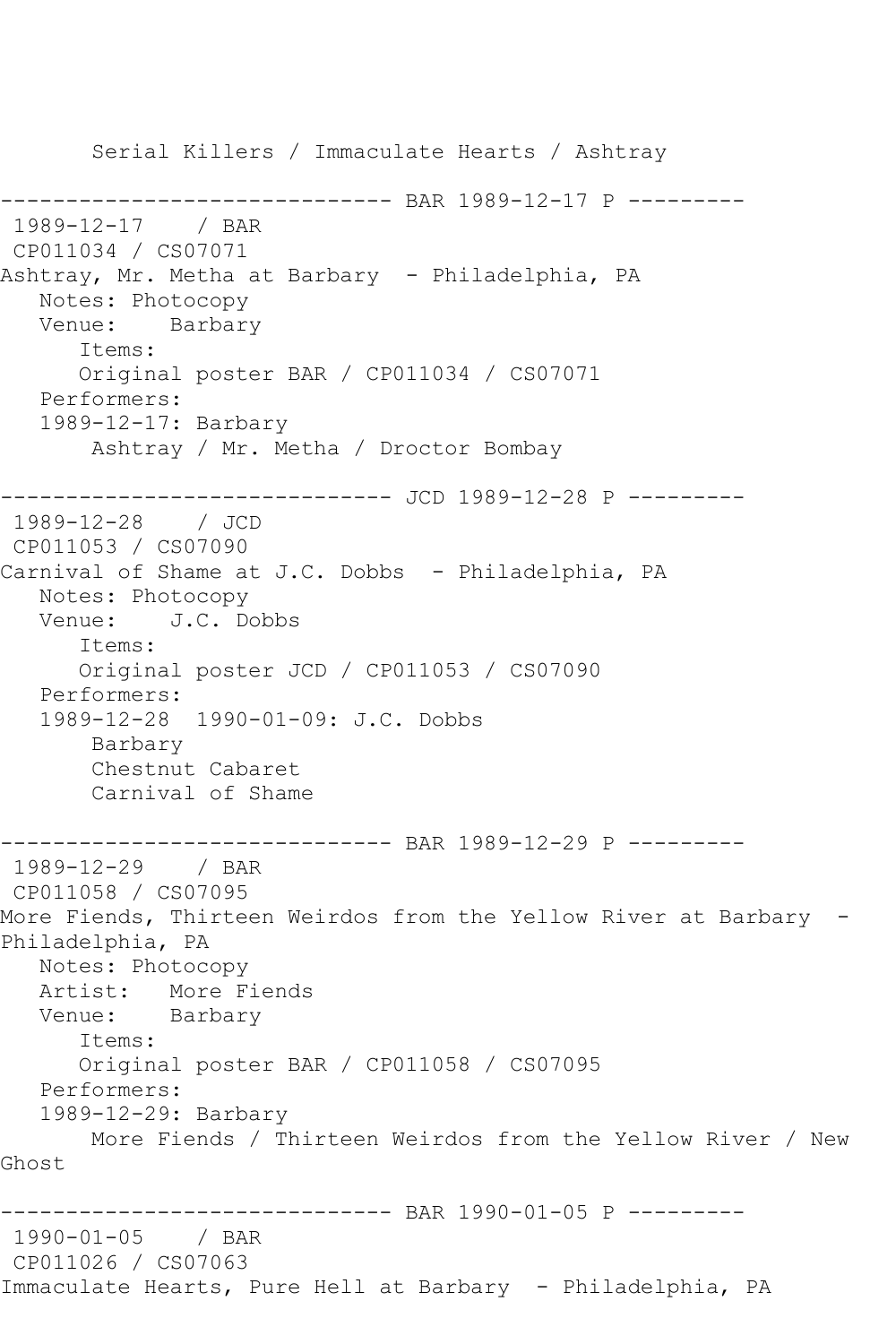Notes: Photocopy Venue: Barbary Items: Original poster BAR / CP011026 / CS07063 Performers: 1990-01-05: Barbary Immaculate Hearts / Pure Hell / Soho Gypsy ------------------------------ BAR 1990-01-14 P --------- 1990-01-14 / BAR CP011051 / CS07088 Throttle, Love Chunks at Barbary - Philadelphia, PA Notes: Photocopy Venue: Barbary Items: Original poster BAR / CP011051 / CS07088 Performers: 1990-01-14: Barbary Throttle / Love Chunks / Carrion ----------------------------- JCD 1990-01-22 P ---------1990-01-22 / JCD CP011056 / CS07093 Apache Dancing in Limbo, Sweet Alice at J.C. Dobbs - Philadelphia, PA Notes: Photocopy Venue: J.C. Dobbs Items: Original poster JCD / CP011056 / CS07093 Performers: 1990-01-22 1990-01-23: J.C. Dobbs Barbary Apache Dancing in Limbo / Sweet Alice / David E. Williams ------------------------------ 1990-01-23 P --------- 1990-01-23 / CP011054 / CS07091 Confusion Visits at Backstage - Philadelphia, PA Notes: Photocopy Venue: Backstage Items: Original poster / CP011054 / CS07091 Performers: 1990-01-23 1990-02-09: Backstage Barbary Doc Watson's John and Peters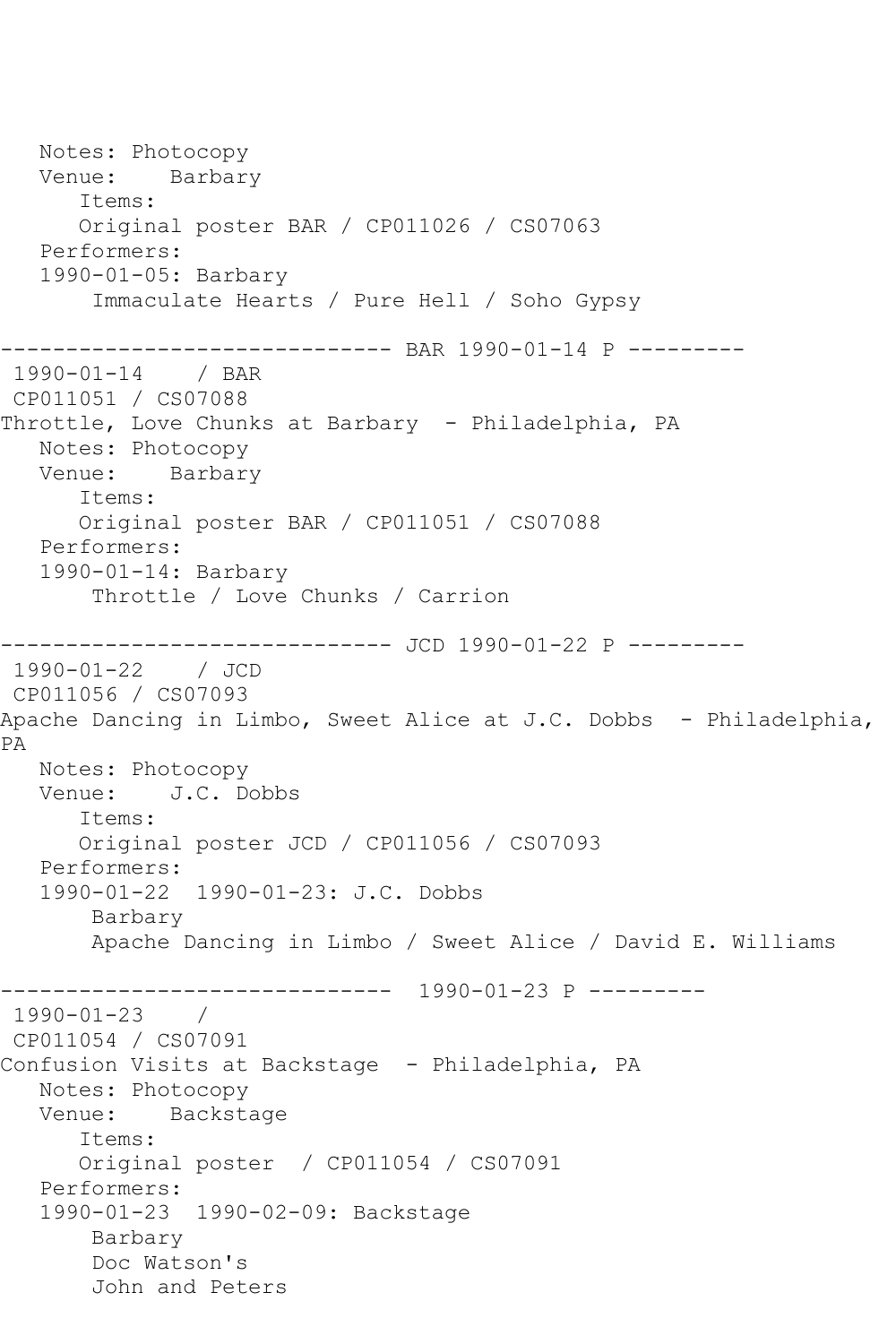Confusion Visits

```
---------- BAR 1990-02-15 P ---------
1990-02-15 / BAR 
CP011042 / CS07079
Thirteen Weirdos from the Yellow River, I.M.U. at Barbary -
Philadelphia, PA
   Notes: Photocopy
   Venue: Barbary
      Items:
      Original poster BAR / CP011042 / CS07079
   Performers:
   1990-02-15: Barbary
       Thirteen Weirdos from the Yellow River / I.M.U. / Doctor at 
Tree
------------------------------ BAR 1990-02-18 P ---------
1990-02-18 / BAR 
CP011038 / CS07075
Rot Gut at Barbary - Philadelphia, PA
   Notes: Photocopy
   Venue: Barbary
      Items:
      Original poster BAR / CP011038 / CS07075
   Performers:
   1990-02-18: Barbary
       Rot Gut
------------------------------ BAR 1990-03-04 P ---------
1990-03-04 / BAR 
CP011057 / CS07094
More Fiends, Hairy Phlegm Balls at Barbary - Philadelphia, PA
   Notes: Paste-up for Photocopy
   Artist: More Fiends
   Venue: Barbary
      Items:
      Original poster BAR / CP011057 / CS07094
   Performers:
   1990-03-04: Barbary
       More Fiends / Hairy Phlegm Balls
------------------------------ BAR 1990-03-18 P ---------
1990-03-18 / BAR 
CP011037 / CS07074
Grisly Fiction, King Carcass at Barbary - Philadelphia, PA
   Notes: Photocopy
   Venue: Barbary
```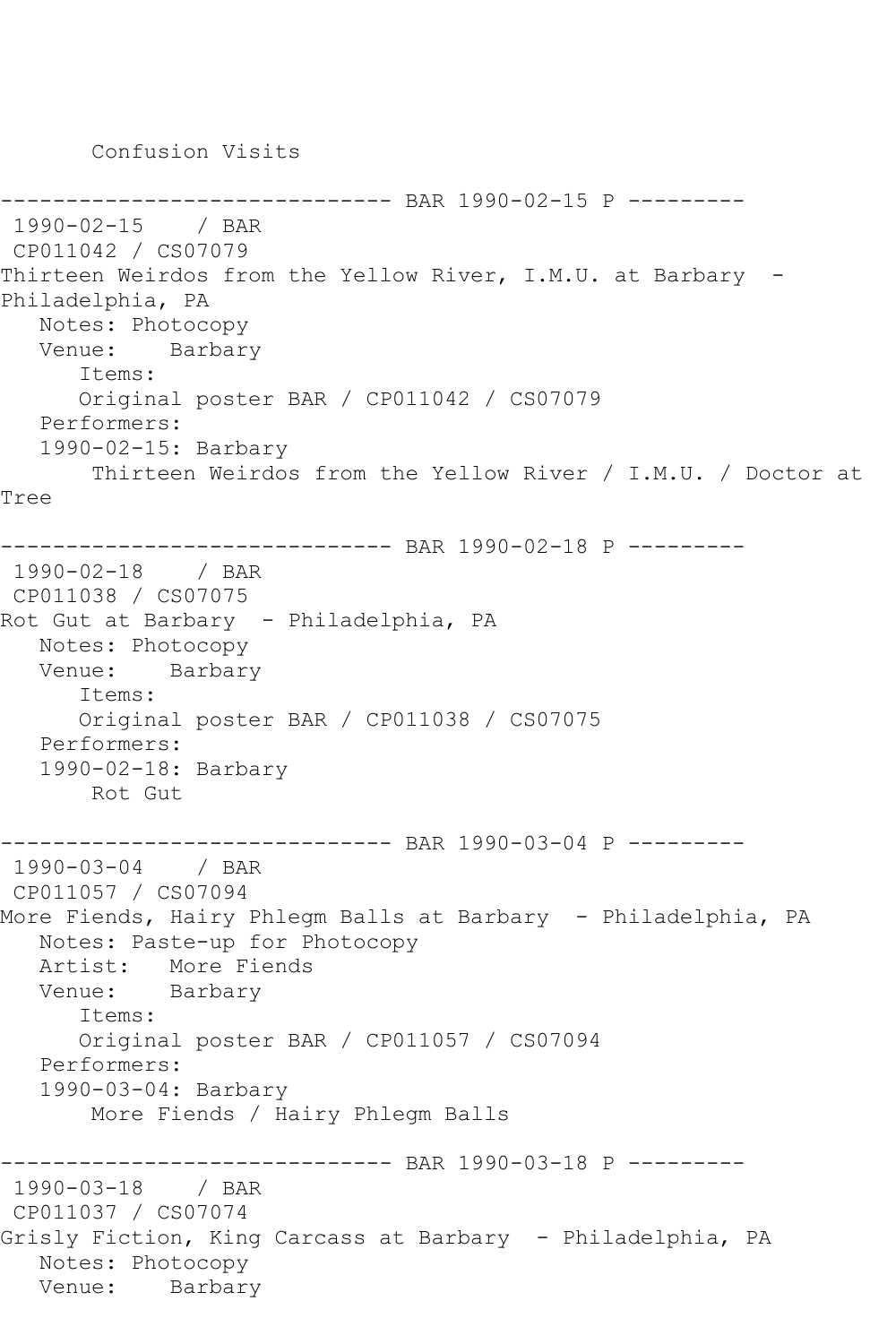Items: Original poster BAR / CP011037 / CS07074 Performers: 1990-03-18: Barbary Grisly Fiction / King Carcass / Cop Shoot Cop ------------------------------ BAR 1990-03-18 P --------- 1990-03-18 / BAR CP011044 / CS07081 Cop Shoot Cop, Grisly Fiction at Barbary - Philadelphia, PA Notes: Photocopy<br>Venue: Barbary Venue: Items: Original poster BAR / CP011044 / CS07081 Performers: 1990-03-18: Barbary Cop Shoot Cop / Grisly Fiction / King Carcass ------------------------------ BAR 1990-04-05 P --------- 1990-04-05 / BAR CP011049 / CS07086 Nova Express, Word of Honor at Barbary - Philadelphia, PA Notes: Photocopy Venue: Barbary Items: Original poster BAR / CP011049 / CS07086 Performers: 1990-04-05: Barbary Nova Express / Word of Honor / Carcass Under Glass ------------------------------ BAR 1990-04-06 P --------- 1990-04-06 / BAR CP011033 / CS07070 Trace, Red Herring at Barbary - Philadelphia, PA Notes: Photocopy Venue: Barbary Items: Original poster BAR / CP011033 / CS07070 Performers: 1990-04-06: Barbary Trace / Red Herring / Soho Gypsy ------------------------------ BAR 1990-04-08 P --------- 1990-04-08 CP011025 / CS07062 Sex Asylum, Hairy Phlegm Balls at Barbary - Philadelphia, PA Notes: Photocopy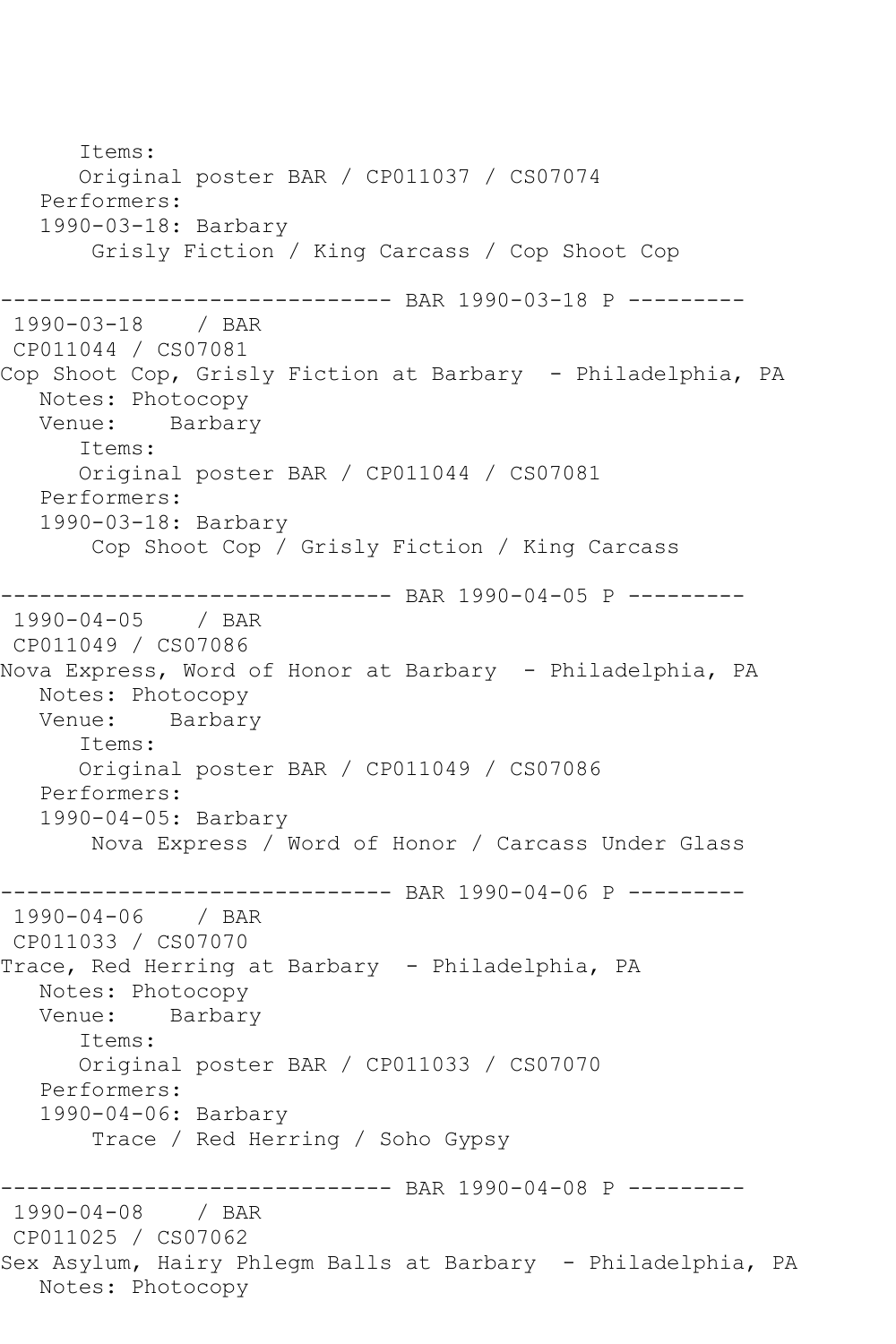```
 Venue: Barbary
       Items:
       Original poster BAR / CP011025 / CS07062
   Performers:
   1990-04-08: Barbary
        Sex Asylum / Hairy Phlegm Balls
------------------------------ BAR 1990-04-22 P ---------
1990-04-22 / BAR 
CP011030 / CS07067
Decontrol, Still Stupid at Barbary - Philadelphia, PA
   Notes: Photocopy
   Venue: Barbary
       Items:
      Original poster BAR / CP011030 / CS07067
   Performers:
   1990-04-22: Barbary
       Decontrol / Still Stupid / Destroy All Bands
------------------------------ BAR 1990-04-24 P ---------
1990-04-24 / BAR 
CP011032 / CS07069
Aromans at Barbary - Philadelphia, PA
   Notes: Photocopy
   Venue: Barbary
      Items:
       Original poster BAR / CP011032 / CS07069
   Performers:
   1990-04-24: Barbary
       Aromans
------------------------------ BAR 1990-04-24 P ---------
1990-04-24 / BAR 
CP011047 / CS07084
Jumprava at Barbary - Philadelphia, PA
   Notes: Photocopy
   Venue: Barbary
       Items:
      Original poster BAR / CP011047 / CS07084
   Performers:
   1990-04-24: Barbary
       Jumprava
 ------------------------------ BAR 1990-04-26 P ---------
1990-04-26 / BAR 
CP011052 / CS07089
```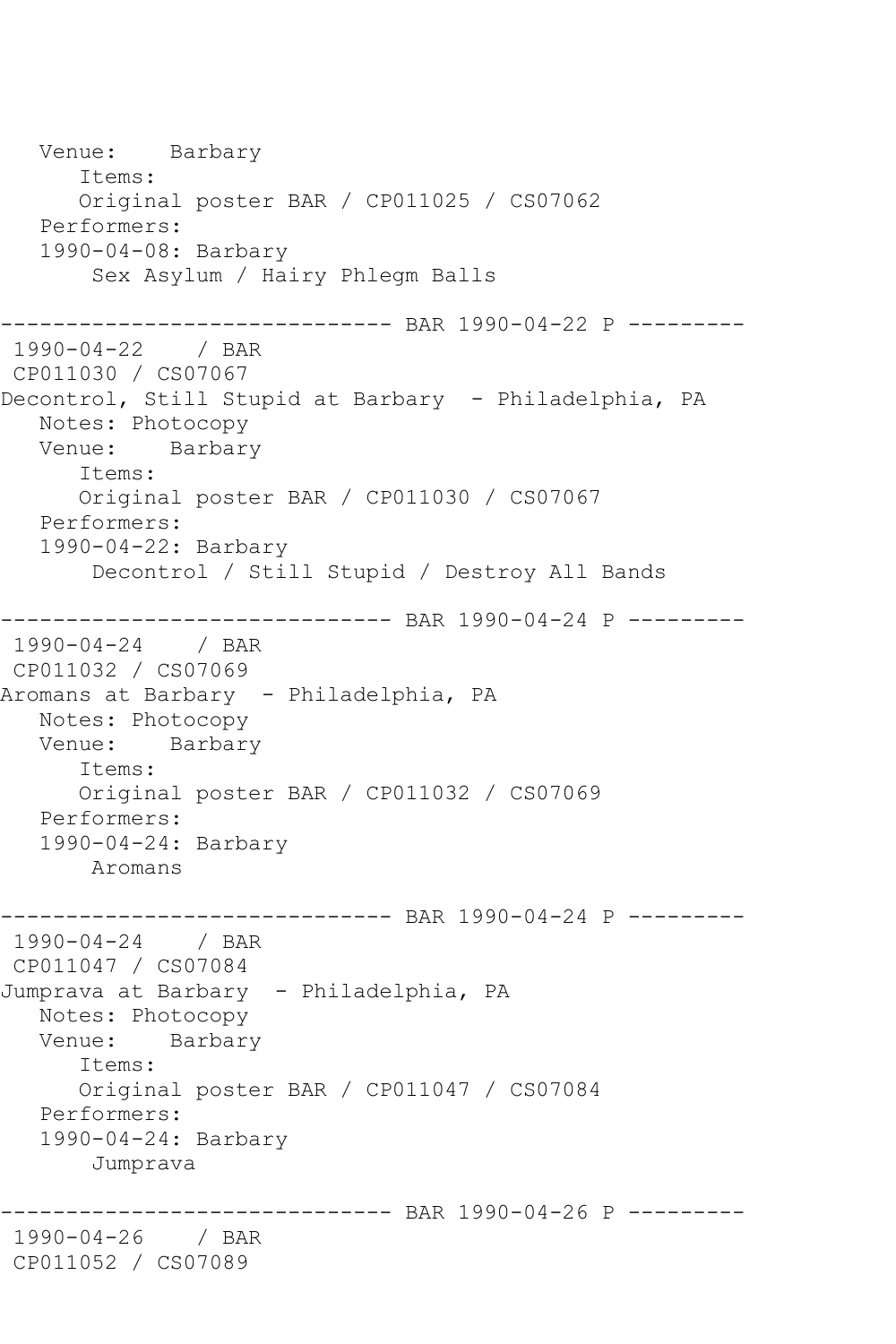Hypnotizing Chickens, Manayunk Homeboys at Barbary - Philadelphia, PA Notes: Photocopy Venue: Barbary Items: Original poster BAR / CP011052 / CS07089 Performers: 1990-04-26 1990-04-30: Barbary Khyber Pass Hypnotizing Chickens / Manayunk Homeboys / I.M.U. ------------------------------ DOC 1990-06-05 P --------- 1990-06-05 / DOC CP011024 / CS07061 Scorched Earth Affair, Eek-A-Mouse at Doc Watson's - Philadelphia, PA Notes: Offset Venue: Doc Watson's Items: Original poster DOC / CP011024 / CS07061 Performers: 1990-06-05 1990-06-30: Doc Watson's Chestnut Cabaret Barbary J.C. Dobbs Scorched Earth Affair / Eek-A-Mouse ------------------------------ KILT 1990-06-16 P --------- 1990-06-16 / KILT CP011048 / CS07085 Doctor at Tree, DPR Posse at Killtime - Philadelphia, PA Notes: Offset Venue: Killtime Items: Original poster KILT / CP011048 / CS07085 Performers: 1990-06-16 1990-07-12: Killtime Barbary North Star Bar Doctor at Tree / DPR Posse / Tokyo Rumor Mill / Earthrise ------------------------------ BAR 1990-06-21 P --------- 1990-06-21 / BAR CP011050 / CS07087 Perils of Pauline at Barbary - Philadelphia, PA Notes: Photocopy Venue: Barbary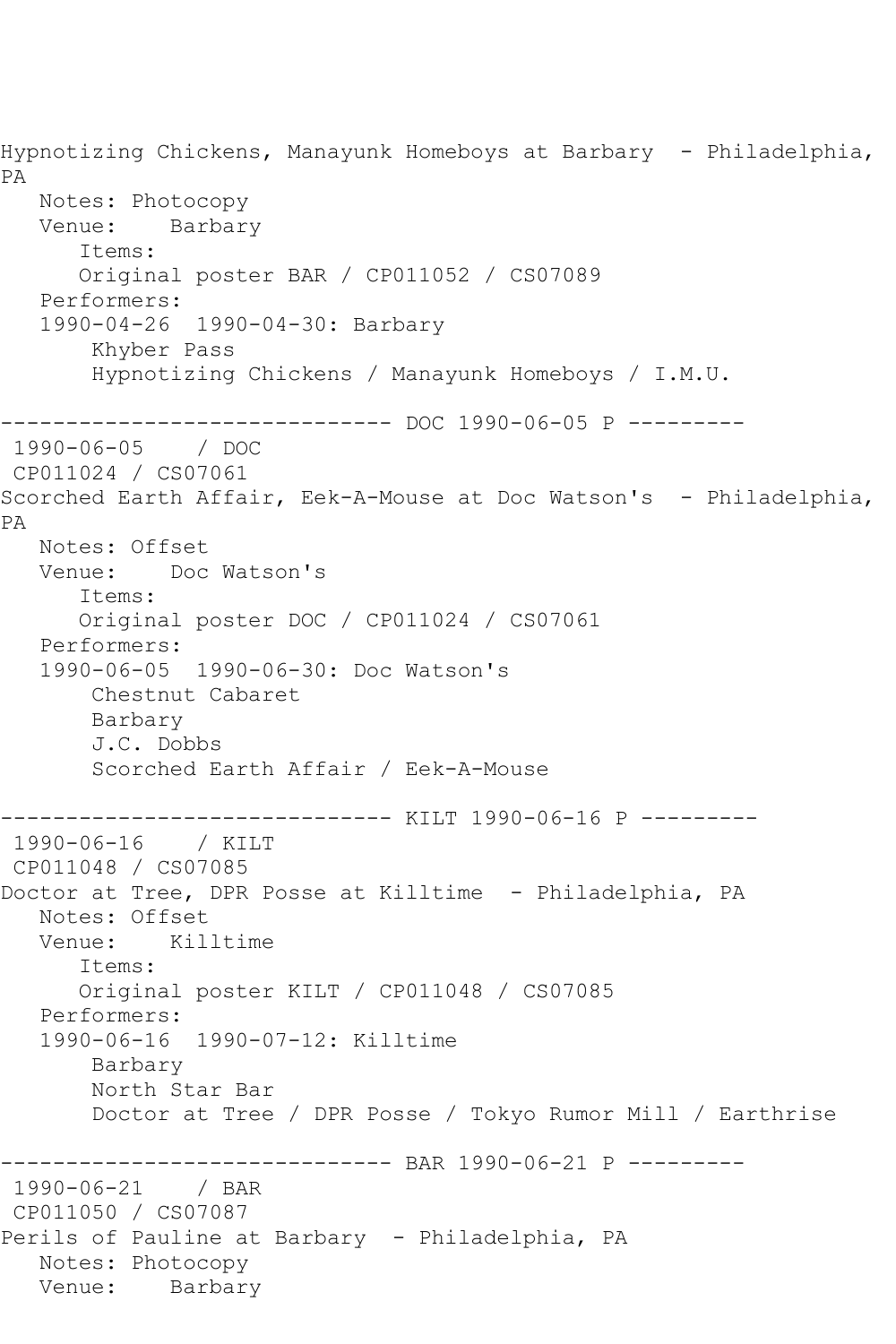Items: Original poster BAR / CP011050 / CS07087 Performers: 1990-06-21: Barbary Perils of Pauline ------------------------------ BAR 1990-08-25 P ---------  $1990 - 08 - 25$ CP022282 / CP022282 House Party, Ruder than You at Barbary - Philadelphia, PA<br>Venue: Barbary Barbary Items: Original poster BAR / CP022282 / CP022282 (8-1/2 x 11) Performers: 1990-08-25: Barbary House Party / Ruder than You 1990-09-06: Barbary Misfit Toys / Court 1990-09-07: Barbary Ken Kweder 1990-09-08: Barbary Moaning Lisa / Puncture Project / Hey Day 1990-09-09: Barbary Hayseeds 1990-09-11: Barbary Flying Circus / Out of Fashion / Firestorm / J. Paul Voros and Light of the Sun 1990-09-12: Barbary Sonny Rhodes 1990-09-13: Barbary Cellophane World / Sick Fox / Tammerlane / Naked Omaha 1990-09-14: Barbary Chowderheads / Baby Flamehead / In Like Flynn 1990-09-15: Barbary Gutbucket / EDO / D.P.R. Posse 1990-09-16: Barbary Ariel Canten Band / Mary Ellen Berodyn and the Homefries 1990-09-19: Barbary Sonny Rhodes 1990-09-20: Barbary Sound and Fury / Stranger to Stranger / Quags 1990-09-21: Barbary Banda Bacana 1990-09-22: Barbary Immaculate Hearts / Mama Volume / Red Herring 1990-09-23: Barbary Mr. Berg and Ms. Kelly / Robins and Smith / Joe Becton